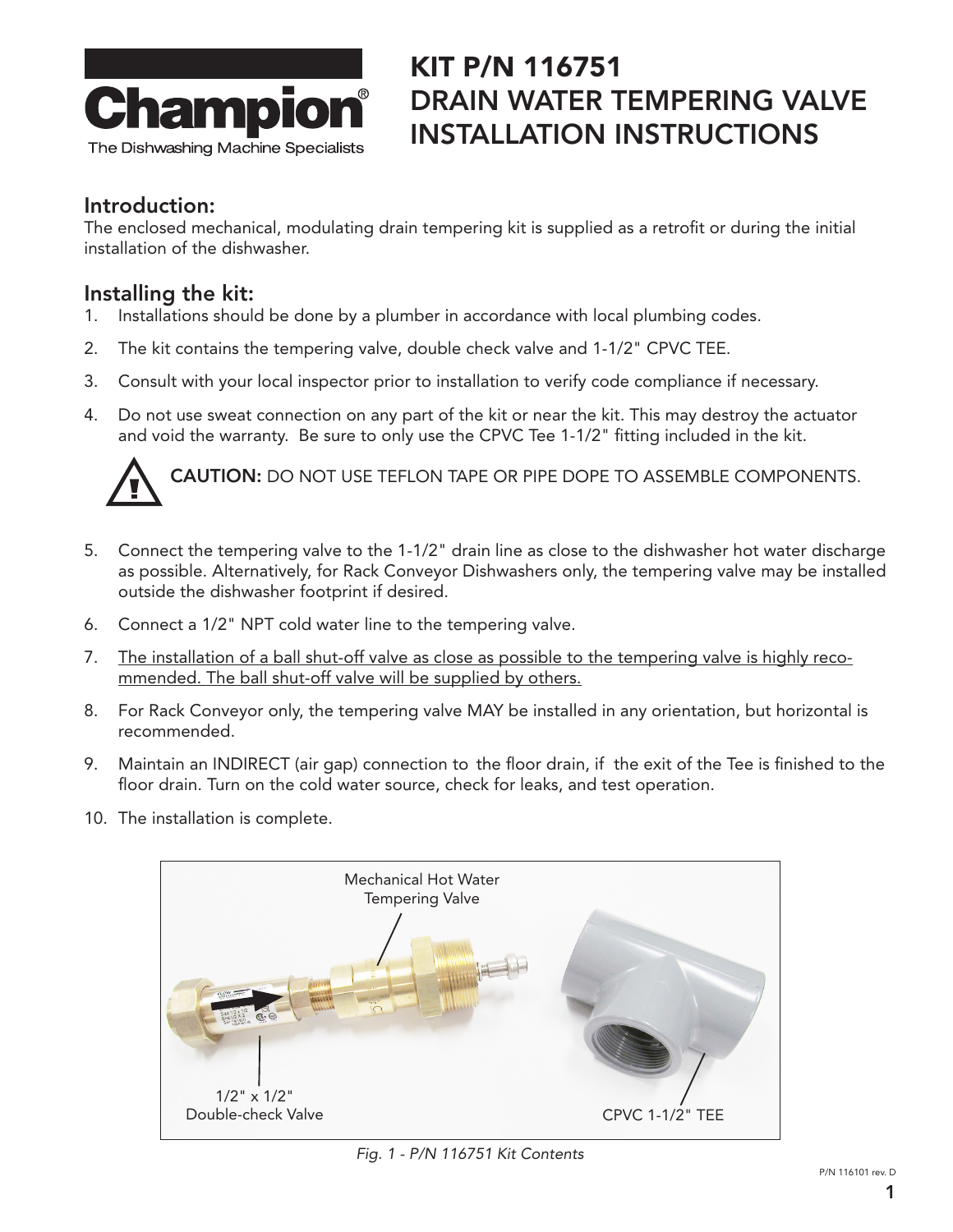# Rack Conveyor Dishwashers

PRO Series, E-Series, CC, CH44, CH66, MD44 and MD66



*Fig. 2 - Rack Conveyor DWT Side Installation* 



*Fig. 3 - Rack Conveyor DWT Rear Installation* 



*Fig. 4 - Rack Conveyor DWT outside the machine footprint.*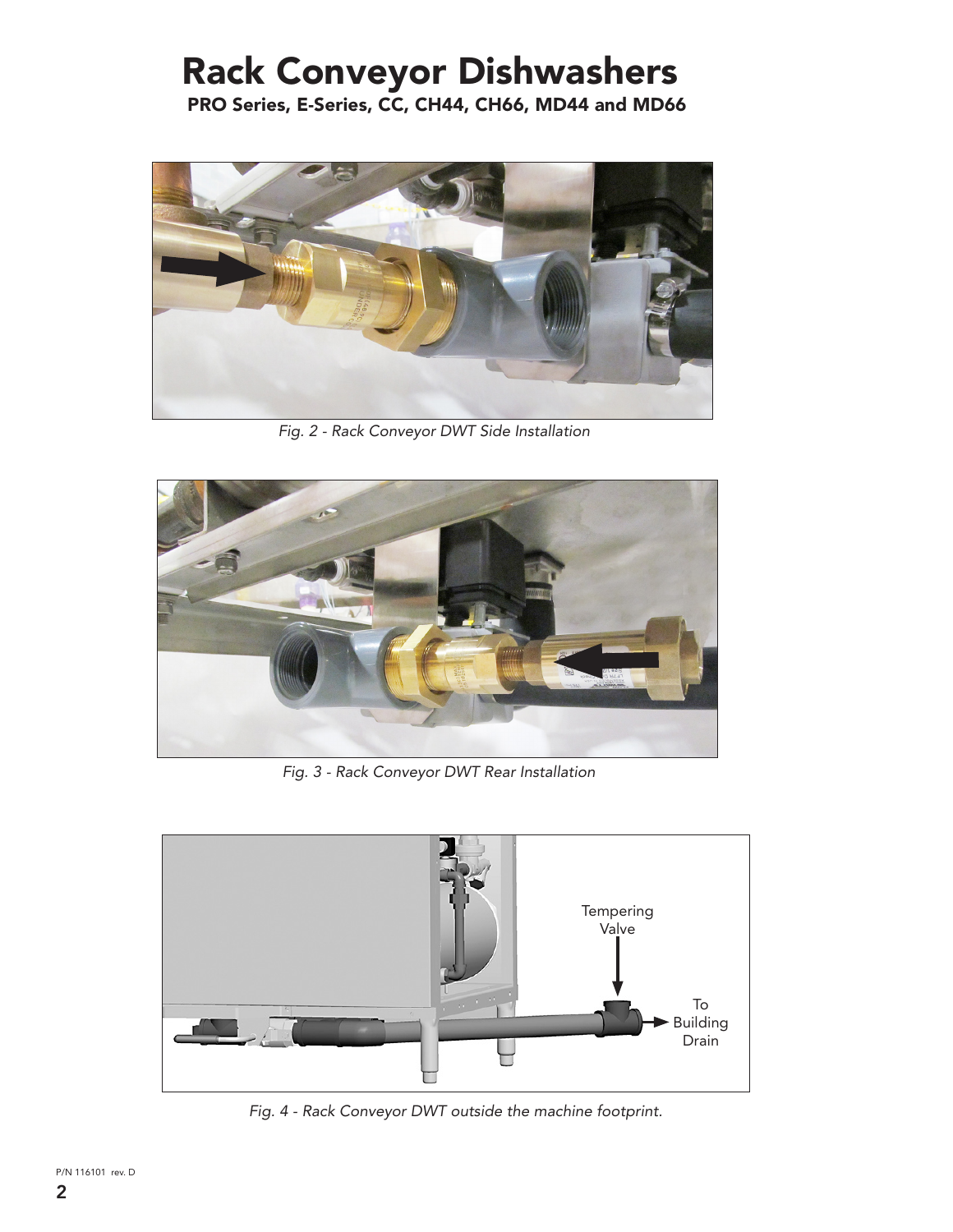# Door Type Dishwashers

DH6000 Series, DH5000 Series, DH/MD 2000 Series



*Fig. 5 - Door Type DWT Installation*